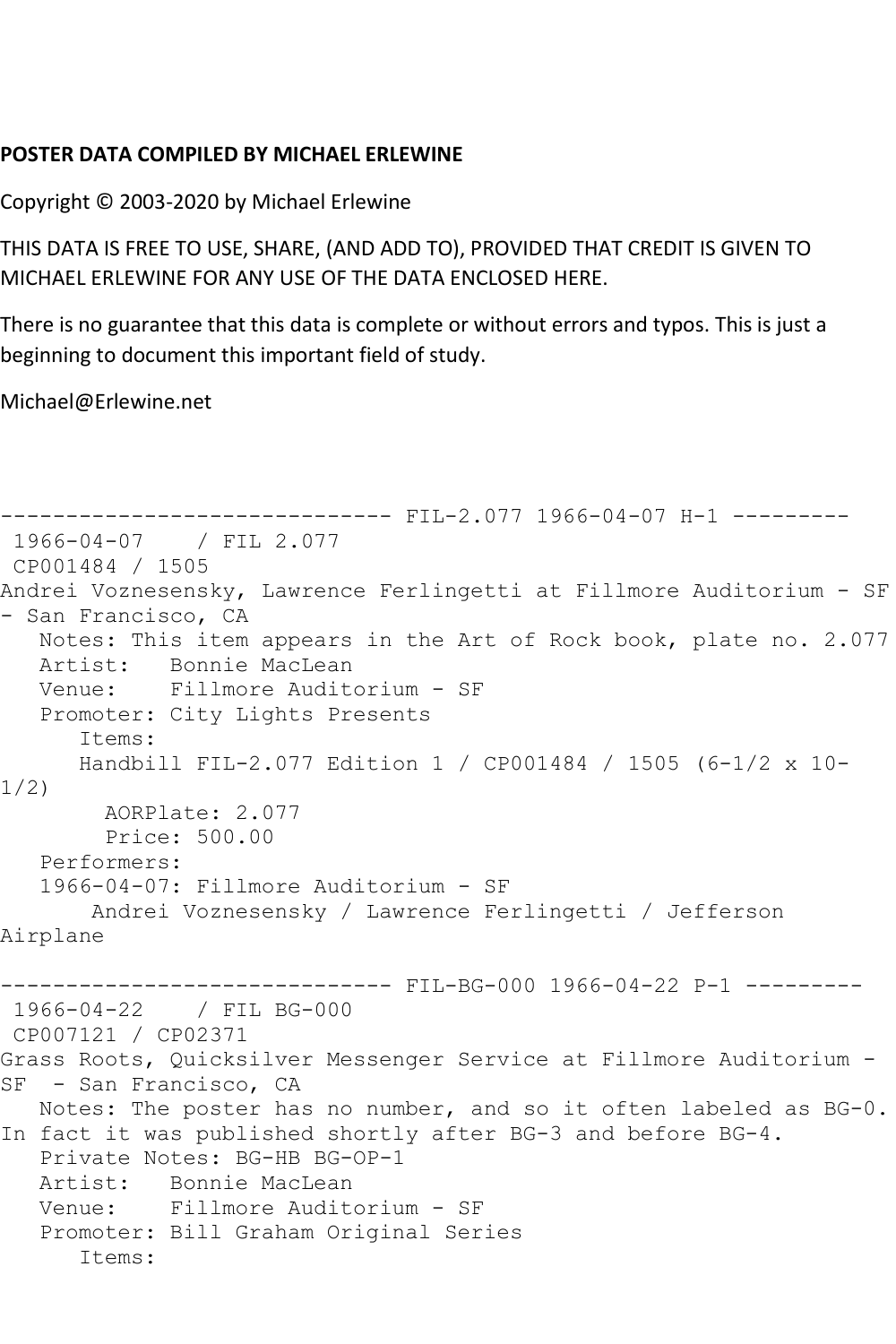Original poster FIL-BG-000 Edition 1 / CP007121 / CP02371 Var. A Description: 1 original and 1 variation, 1 reprint (12-1/2 x 18-1/2) Price: 1500.00 Original poster FIL-BG-000 Edition 2 / Description: See Eric King's guide for complete details. Price: 65.00 Handbill FIL-BG-000 Edition 1 / CP007664 / CP02908 Var. A Description: 1 original and 1 variation. See Eric King's guide for complete details. (6-6/8 x 9-1/2) Price: 450.00 Performers: 1966-04-22 1966-04-23: 1966-04-12 1966-04-17: Fillmore Auditorium - SF Grass Roots / Quicksilver Messenger Service / Family Tree ------------------------------ FIL-BG-063 1967-05-12 P-1 --------- 1967-05-12 / FIL BG-063 CP008922 / CP04439 Jefferson Airplane, Paupers at Fillmore Auditorium - SF - San Francisco, CA Notes: PHOTO: Herb Greene Private Notes: BG-CD(A) BG-OP-1<br>Artist: Bonnie MacLean Artist: Bonnie MacLean<br>Venue: Fillmore Audit Fillmore Auditorium - SF Promoter: Bill Graham Original Series Items: Original poster FIL-BG-063 Edition 1 / CP008922 / CP04439 Description: 1 original (14 x 23) Price: 400.00 Original poster FIL-BG-063 Edition 2 / Description: See Eric King's guide for complete details. Price: 75.00 FIL-BG-063 Edition 1 / CP000119 / 0120 Description: Proof (14 x 23) Postcard FIL-BG-063 Edition 1 / CP007766 / CP03010 Description: 1 original with postal variations (4-7/8 x 8) Price: 40.00 Performers: 1967-05-12 1967-05-14: Fillmore Auditorium - SF Jefferson Airplane / Paupers ------------------------------ FIL-BG-064 1967-05-19 P-1 ----------<br>1967-05-19 / FIL BG-064 1967-05-19 / FIL BG-064 CP007164 / CP02414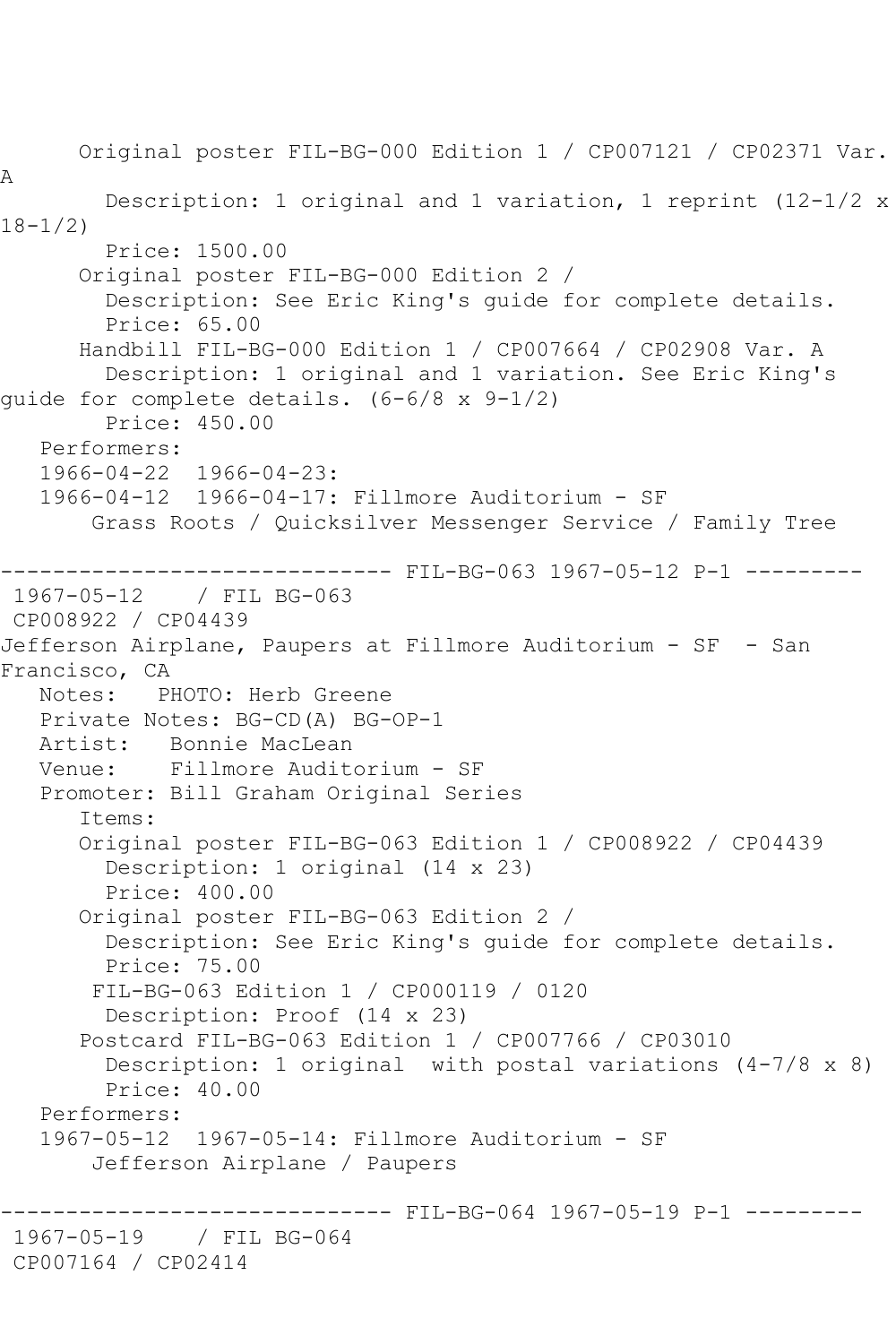Martha and the Vandellas, Paupers at Fillmore Auditorium - San Francisco, CA Private Notes: BG-CD(A)v Artist: Bonnie MacLean<br>Venue: Fillmore Audit Fillmore Auditorium - SF Promoter: Bill Graham Original Series Items: Original poster FIL-BG-064 Edition 1 / CP007164 / CP02414 Description: 1 original (14 x 23) Price: 150.00 Postcard FIL-BG-064 Edition 1 / CP007767 / CP03011 Description: 1 original with postal variations  $(4-11/16 \times 8)$  Price: 20.00 Performers: 1967-05-19 1967-05-20: Fillmore Auditorium - SF Martha Reeves / Paupers ------------------------------ FIL-BG-065 1967-05-26 P-1 --------- 1967-05-26 / FIL BG-065 CP005834 / CP01083 Big Brother and the Holding Company, Steve Miller Blues Band at Fillmore Auditorium - SF - San Francisco, CA Private Notes: BG-CD(A) BG-OP-1 Artist: Bonnie MacLean Venue: Fillmore Auditorium - SF Promoter: Bill Graham Original Series Items: Original poster FIL-BG-065 Edition 1 / CP005834 / CP01083 Description: 1 original, 1 reprint (14 x 23) Price: 300.00 Original poster FIL-BG-065 Edition 2 / Description: See Eric King's guide for complete details. Price: 75.00 Postcard FIL-BG-065 Edition 1 / CP007768 / CP03012 Description: 1 original with postal variations (4-5/8 x 8) Price: 50.00 Performers: 1967-05-26 1967-05-27: Fillmore Auditorium - SF Big Brother and the Holding Company / Steve Miller Blues Band ------------------------------ FIL-BG-066 1967-06-02 P-1 --------- 1967-06-02 / FIL BG-066 CP007166 / CP02416 Jim Kweskin and his Jug Band, Peanut Butter Conspiracy at Fillmore Auditorium - San Francisco, CA Private Notes: BG-CD(A) BG-OP-1-Signed-MacLean Artist: Bonnie MacLean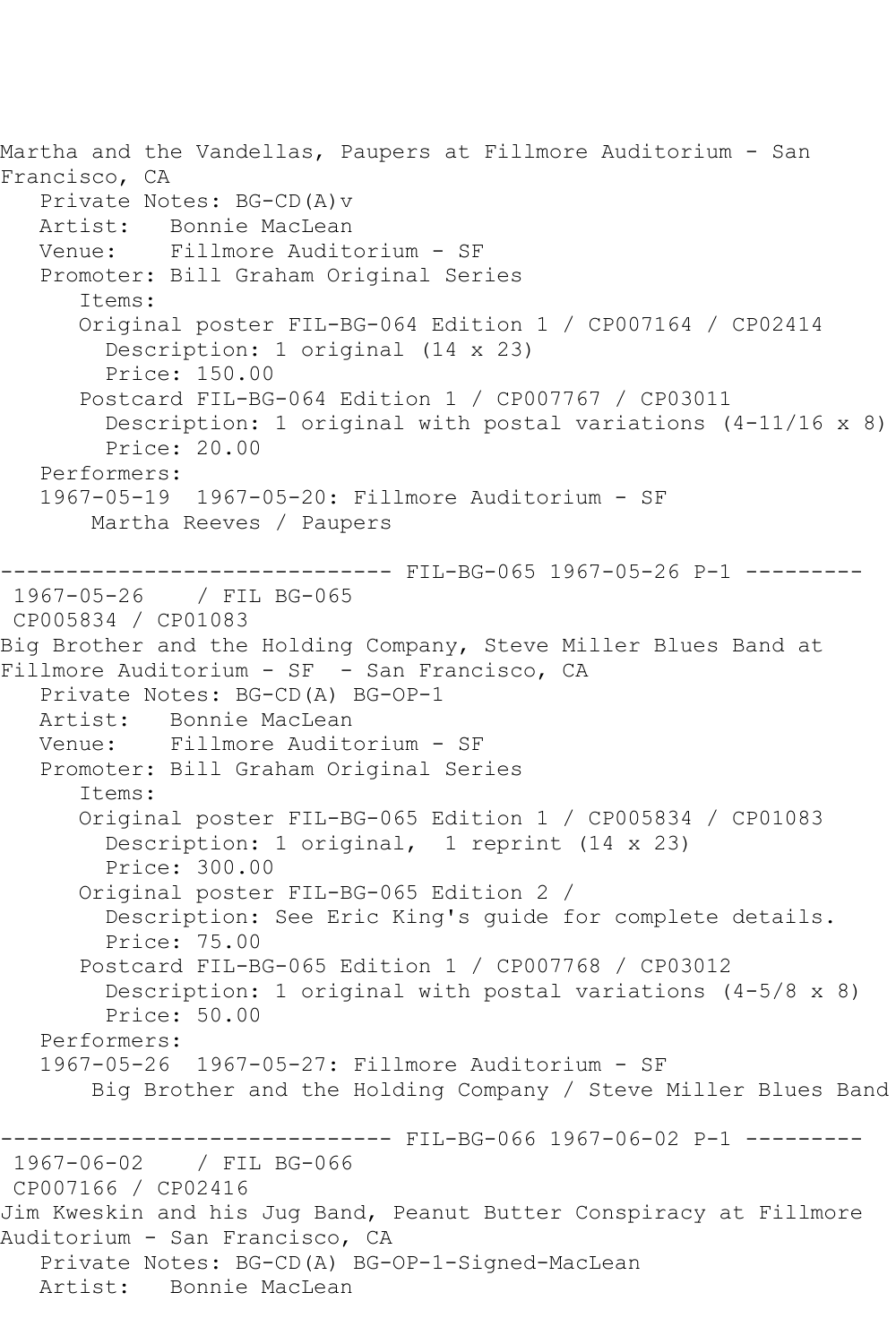```
 Venue: Fillmore Auditorium - SF
   Promoter: Bill Graham Original Series
       Items:
       Original poster FIL-BG-066 Edition 1 / CP007166 / CP02416
         Description: 1 original , 1 reprint (14 x 23)
         Price: 200.00
       Original poster FIL-BG-066 Edition 2 / 
         Description: See Eric King's guide for complete details.
         Price: 100.00
       Postcard FIL-BG-066 Edition 1 / CP007769 / CP03013
         Description: 1 original with postal variations (4-9/16 x 7-
3/8)
         Price: 20.00
   Performers:
   1967-06-02 1967-06-03: Fillmore Auditorium - SF
        Jim Kweskin / Peanut Butter Conspiracy / Sparrow
                   ------------------------------ FIL-BG-067 1967-06-09 P-1 ---------
1967-06-09 / FIL BG-067
CP007167 / CP02417
Doors, Jim Kweskin at Fillmore Auditorium - SF - San Francisco, CA
   Private Notes: BG-CD(A) BG-OP-1-Sgned-MacLean
   Artist: Bonnie MacLean
   Venue: Fillmore Auditorium - SF
   Promoter: Bill Graham Original Series
       Items:
       Original poster FIL-BG-067 Edition 1 / CP007167 / CP02417
         Description: 1 original (14 x 23)
         Price: 400.00
       Postcard FIL-BG-067 Edition 1 / CP007770 / CP03014
         Description: 1 original with postal variations (4-6/8 x 7-
1/2)
         Price: 125.00
   Performers:
   1967-06-09 1967-06-10: Fillmore Auditorium - SF
        Doors / Jim Kweskin
                       -------- FIL-BG-068 1967-06-16 P-1 ---------
1967-06-16 / FIL BG-068
CP007179 / CP02429
Who, Loading Zone at Fillmore Auditorium - SF - San Francisco, CA
   Private Notes: BG-CD(A) BG-OP-1-Signed-MacLean
   Artist: Bonnie MacLean
   Venue: Fillmore Auditorium - SF
   Promoter: Bill Graham Original Series
       Items:
       Original poster FIL-BG-068 Edition 1 / CP007179 / CP02429
```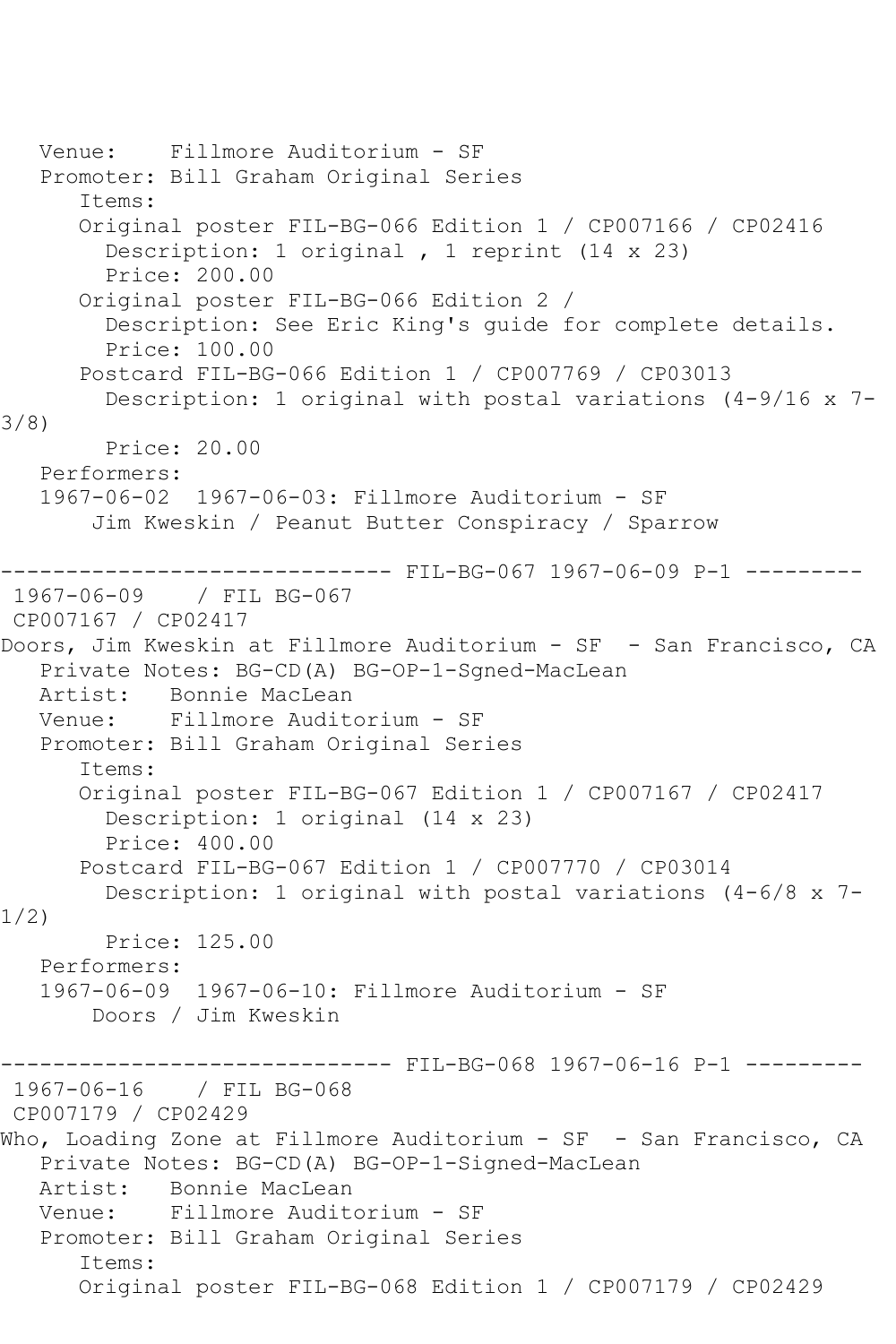Description: 1 original (14 x 22) Price: 1200.00 Postcard FIL-BG-068 Edition 1 / CP007771 / CP03015 Description: 1 original and variations, postal and other (4-  $1/2 \times 7 - 1/16$  Price: 40.00 Performers: 1967-06-16 1967-06-17: Fillmore Auditorium - SF Who / Loading Zone / Jefferson Airplane / Gabor Szabo / Jimi Hendrix ------------------------------ FIL-BG-071 1967-07-04 P-1 --------- 1967-07-04 / FIL BG-071 CP007171 / CP02421 Bo Diddley, Big Brother and the Holding Company at Fillmore Auditorium - SF - San Francisco, CA Private Notes: BG-CD(A) BG-OP-1-Signed-MacLean Artist: Bonnie MacLean Venue: Fillmore Auditorium - SF Promoter: Bill Graham Original Series Items: Original poster FIL-BG-071 Edition 1 / CP007171 / CP02421 Description: 1 original (14 x 21) Price: 100.00 Postcard FIL-BG-071 Edition 1 / CP007774 / CP03018 Description: 1 original (4-1/2 x 6-7/8) Price: 20.00 Ticket FIL-BG-071 / CP001594 / 1616 Performers: 1967-07-04 1967-07-09: Fillmore Auditorium - SF Bo Diddley / Big Brother and the Holding Company / Big Joe Williams 1967-07-05: Bo Diddley / Big Brother and the Holding Company 1967-07-06: Bo Diddley / Big Brother and the Holding Company 1967-07-07: Bo Diddley / Quicksilver Messenger Service 1967-07-08: Bo Diddley / Big Joe Williams / Quicksilver Messenger Service 1967-07-09: Bo Diddley / Big Joe Williams ------------------------------ FIL-BG-072 1967-07-11 P-1 --------- 1967-07-11 / FIL BG-072 CP007172 / CP02422 Paul Butterfield Blues Band, Rahsaan Roland Kirk at Fillmore Auditorium - San Francisco, CA Private Notes: BG-CD(A) BG-OP-1-Signed-MacLean Artist: Bonnie MacLean Venue: Fillmore Auditorium - SF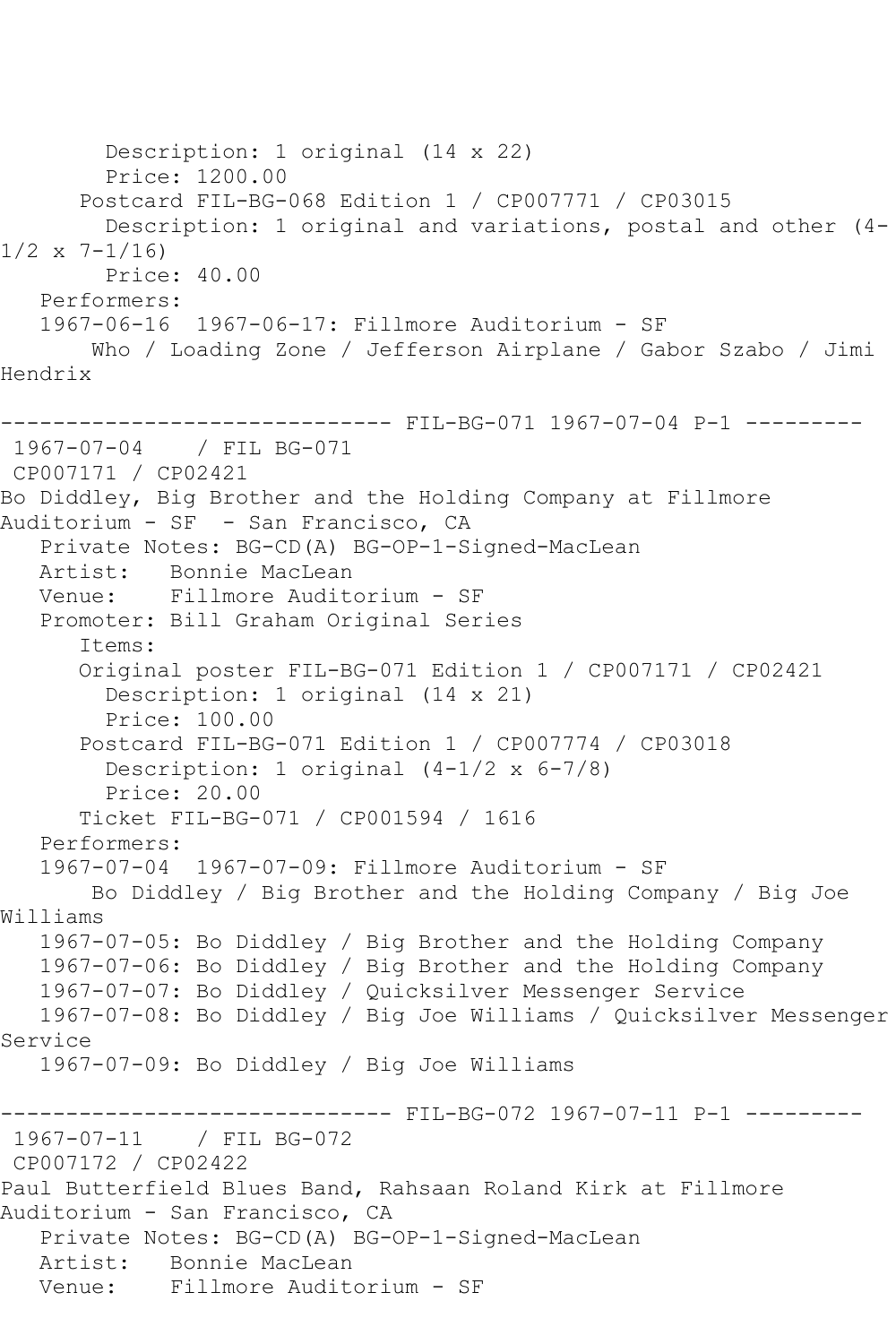```
 Promoter: Bill Graham Original Series
       Items:
       Original poster FIL-BG-072 Edition 1 / CP007172 / CP02422
         Description: 1 original (14 x 21)
         Price: 60.00
       Postcard FIL-BG-072 Edition 1 / CP007775 / CP03019
         Description: 1 original and postal variations, 1 reprint (4-
1/2 \times 6 - 15/16 Price: 20.00
    Performers:
    1967-07-11 1967-07-16: Fillmore Auditorium - SF
        Paul Butterfield Blues Band / Rahsaan Roland Kirk / New 
Salvation Army Band
    1967-07-12: Paul Butterfield Blues Band / Rahsaan Roland Kirk / 
New Salvation Army Band
    1967-07-13: Paul Butterfield Blues Band / Rahsaan Roland Kirk / 
New Salvation Army Band
   1967-07-14: Paul Butterfield Blues Band / Rahsaan Roland Kirk / 
MT. Rushmore
    1967-07-15: Paul Butterfield Blues Band / Rahsaan Roland Kirk / 
MT. Rushmore
    1967-07-16: Paul Butterfield Blues Band / Rahsaan Roland Kirk / 
MT. Rushmore
                    ------------------------------ FIL-BG-073 1967-07-18 P-1 ---------
1967-07-18 / FIL BG-073
CP007173 / CP02423
Sam and Dave, James Cotton Blues Band at Fillmore Auditorium - SF -
San Francisco, CA
    Private Notes: BG-CD(A) BG-OP-1-Signed-MacLean
   Artist: Bonnie MacLean
   Venue: Fillmore Auditorium - SF
    Promoter: Bill Graham Original Series
       Items:
       Original poster FIL-BG-073 Edition 1 / CP007173 / CP02423
         Description: 1 original (14 x 21)
         Price: 60.00
       Postcard FIL-BG-073 Edition 1 / CP007776 / CP03020
         Description: 1 original, 1 reprint (4-1/2 x 6-15/16)
         Price: 25.00
   Performers:
    1967-07-18 1967-07-23: Fillmore Auditorium - SF
        Sam and Dave / James Cotton Blues Band / Country Joe and the 
Fish
    1967-07-19: Sam and Dave / James Cotton Blues Band / Country Joe 
and the Fish
```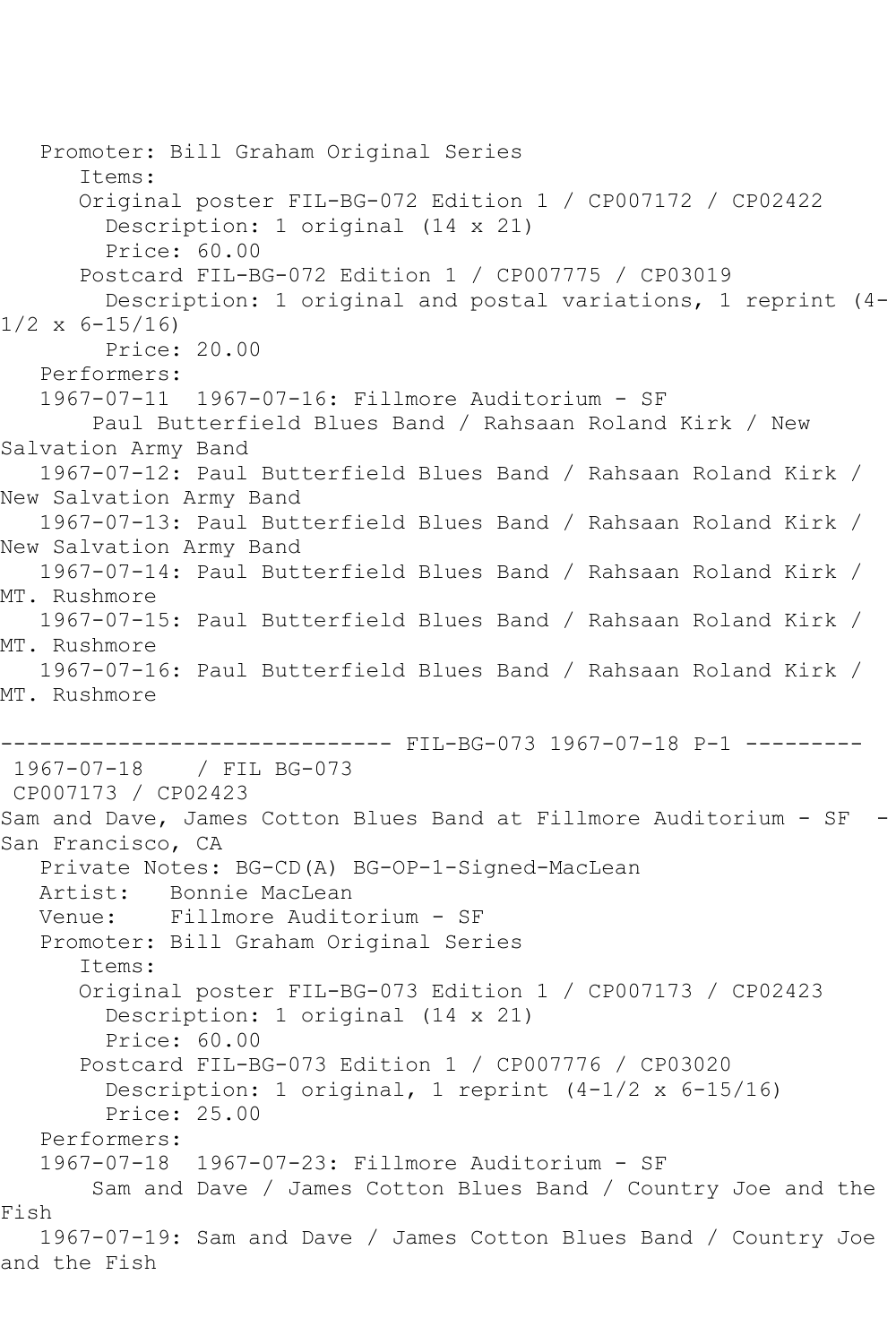1967-07-20: Sam and Dave / James Cotton Blues Band / Country Joe and the Fish 1967-07-21: Sam and Dave / James Cotton Blues Band / Loading Zone 1967-07-22: Sam and Dave / James Cotton Blues Band / Loading Zone 1967-07-23: Sam and Dave / James Cotton Blues Band / Loading Zone ------------------------------ FIL-BG-075 1967-07-25 P-1 --------- 1967-07-25 / FIL BG-075 CP007175 / CP02425 Yardbirds, James Cotton Blues Band at Fillmore Auditorium - SF - San Francisco, CA Private Notes: BG-CD(A) BG-OP-1-Signed-MacLean Artist: Bonnie MacLean Venue: Fillmore Auditorium - SF Promoter: Bill Graham Original Series Items: Original poster FIL-BG-075 Edition 1 / CP007175 / CP02425 Description: 1 original, 1 reprint (14 x 21-1/4) Price: 850.00 Original poster FIL-BG-075 Edition 2 / Description: See Eric King's guide for complete details. Price: 250.00 Original poster FIL-BG-075 Edition 3 / Description: See Eric King's guide for complete details. Price: 150.00 Postcard FIL-BG-075 Edition 1 / CP007778 / CP03022 Description: 1 original and postal variations (4-1/2 x 6- 15/16) Price: 35.00 Performers: 1967-07-25 1967-07-30: Fillmore Auditorium - SF Yardbirds / James Cotton Blues Band / Richie Havens 1967-07-26: Yardbirds / James Cotton Blues Band / Richie Havens 1967-07-27: Yardbirds / James Cotton Blues Band / Richie Havens 1967-07-28: Doors / James Cotton Blues Band / Richie Havens 1967-07-29: Doors / James Cotton Blues Band / Richie Havens 1967-07-30: Doors / James Cotton Blues Band / Richie Havens ------------------------------ FIL-BG-076 1967-08-01 P-1 --------- 1967-08-01 / FIL BG-076 CP007176 / CP02426 Muddy Waters, Buffalo Springfield at Fillmore Auditorium - SF - San Francisco, CA Private Notes: BG-CD(A) BG-OP-1-Signed-MacLean Artist: Bonnie MacLean Venue: Fillmore Auditorium - SF Promoter: Bill Graham Original Series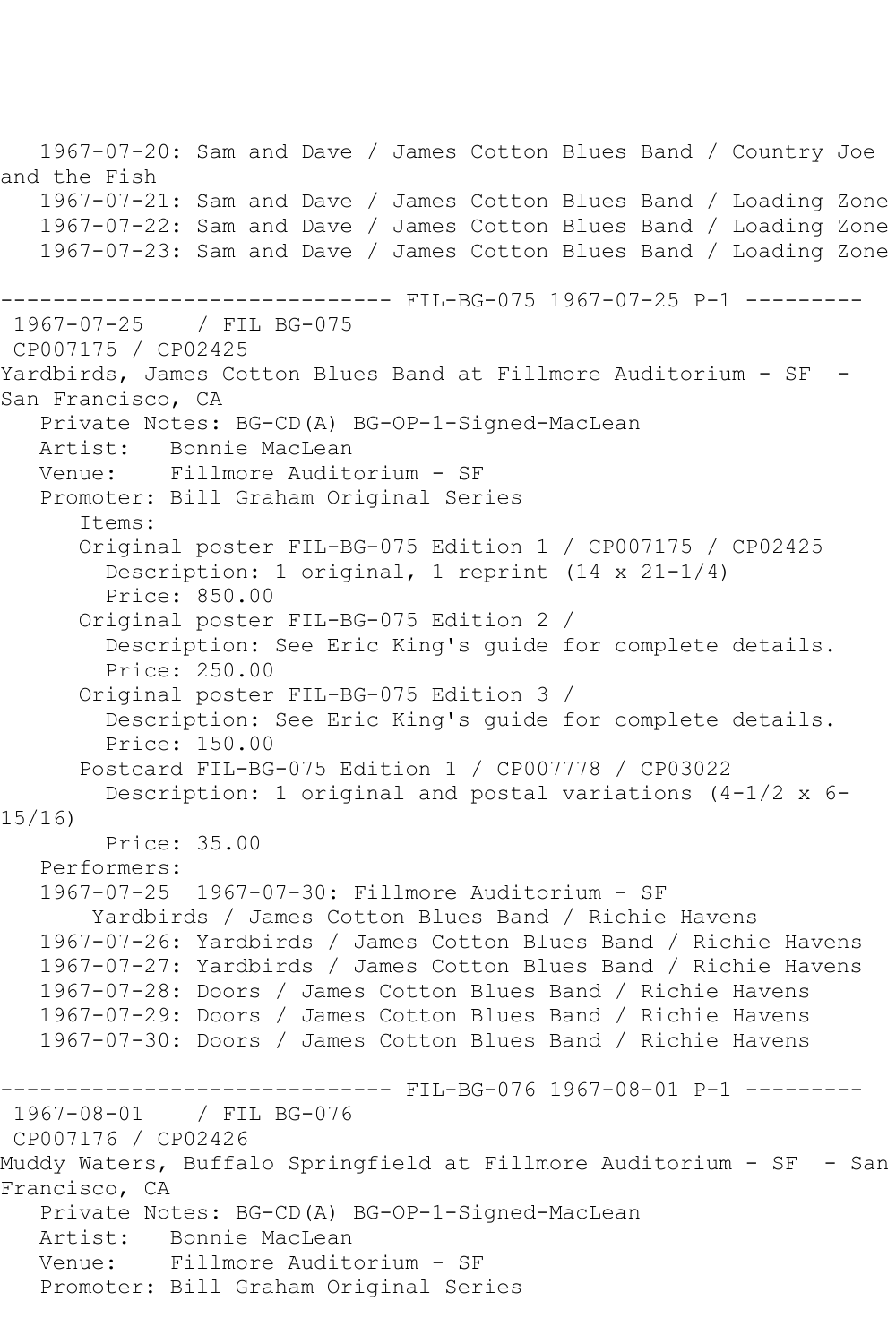Items: Original poster FIL-BG-076 Edition 1 / CP007176 / CP02426 Description: 1 original and 1 variant (14 x 21-1/4) Price: 175.00 Postcard FIL-BG-076 Edition 1 / CP007790 / CP03034 Description: 1 original (4-1/2 x 6-15/16) Price: 20.00 Performers: 1967-08-01 1967-08-06: Fillmore Auditorium - SF Muddy Waters / Buffalo Springfield / Richie Havens ------------------------------ FIL-BG-077 1967-08-08 P-1 --------- 1967-08-08 / FIL BG-077 CP007177 / CP02427 Electric Flag, Moby Grape at Fillmore Auditorium - SF - San Francisco, CA Private Notes: BG-CD(A) BG-OP-1-Signed-MacLean Artist: Bonnie MacLean<br>Venue: Fillmore Audite Venue: Fillmore Auditorium - SF Promoter: Bill Graham Original Series Items: Original poster FIL-BG-077 Edition 1 / CP007177 / CP02427 Description: 1 original (14 x 21) Price: 100.00 Postcard FIL-BG-077 Edition 1 / CP007780 / CP03024 Description: 1 original and postal variations  $(4-1/2 \times 7)$  Price: 25.00 Performers: 1967-08-08 1967-08-13: Fillmore Auditorium - SF Electric Flag / Moby Grape / South Side Sound System 1967-08-09: Electric Flag / Moby Grape / South Side Sound System 1967-08-10: Electric Flag / Steve Miller Blues Band / South Side Sound System 1967-08-11: Electric Flag / Steve Miller Blues Band / South Side Sound System 1967-08-12: Electric Flag / Steve Miller Blues Band / South Side Sound System 1967-08-13: Electric Flag / South Side Sound System ------------------------------- FIL-BG-079 1967-08-22 P-1 ----------<br>1967-08-22 / FIL BG-079 / FIL BG-079 CP007168 / CP02418 Paul Butterfield Blues Band, Cream at Fillmore Auditorium - San Francisco, CA Private Notes: BG-CD(A) BG-OP-1-Signed-MacLean Artist: Bonnie MacLean Venue: Fillmore Auditorium - SF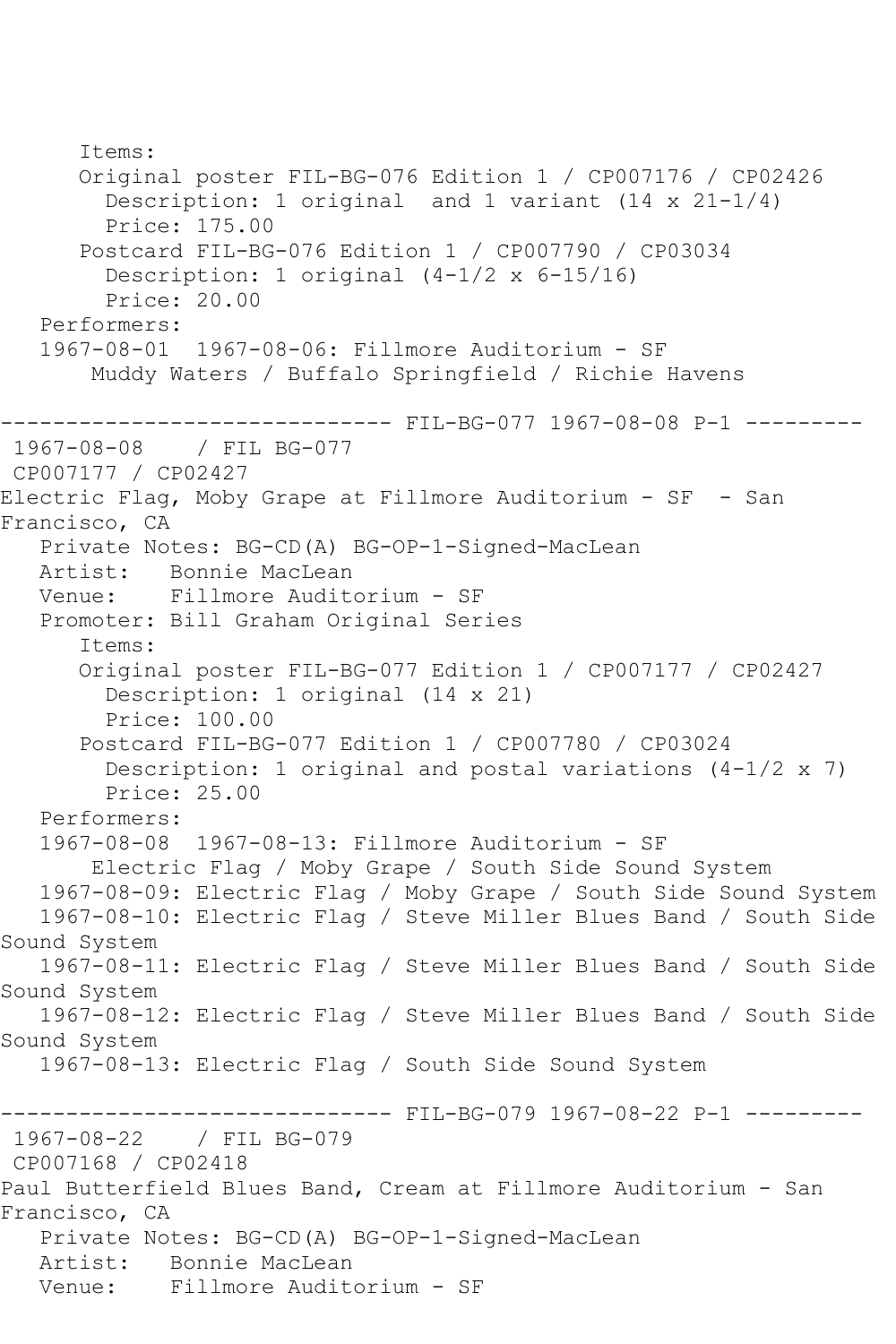```
 Promoter: Bill Graham Original Series
       Items:
       Original poster FIL-BG-079 Edition 1 / CP007168 / CP02418
         Description: 1 original (14 x 21)
         Price: 300.00
       Postcard FIL-BG-079 Edition 1 / CP007782 / CP03026
         Description: 1 original and postal variations (4-1/2 x 7-
1/16)
         Price: 50.00
   Performers:
   1967-08-22 1967-08-27: Fillmore Auditorium - SF
        Paul Butterfield Blues Band / Cream / South Side Sound System
------------------------------ FIL-BG-084 1967-09-21 P-1 ---------
1967-09-21 / FIL BG-084
CP007184 / CP02434
Vanilla Fudge, Blue Cheer at Fillmore Auditorium - SF - San
Francisco, CA
   Private Notes: BG-CD(A) BG-OP-1
   Artist: Bonnie MacLean
   Venue: Fillmore Auditorium - SF
   Promoter: Bill Graham Original Series
       Items:
       Original poster FIL-BG-084 Edition 1 / CP007184 / CP02434
         Description: 1 original (14 x 21)
         Price: 125.00
       Postcard FIL-BG-084 Edition 1 / CP007787 / CP03031
        Description: original , postal variations, double with BG-85 
(4-3/8 \times 7) Price: 100.00
   Performers:
   1967-09-21: Fillmore Auditorium - SF
        Vanilla Fudge / Blue Cheer / Sunshine Company
   1967-09-23: Fillmore Auditorium - SF
        Blue Cheer / Vanilla Fudge / Sunshine Company
   1967-09-22: Cow Palace, Sacramento
------------------------------ COW-BG-086 1967-09-22 P-1 ---------
1967-09-22 / COW BG-086
CP007186 / CP02436
Donovan at Cow Palace - Santa Barbara, CA
   Private Notes: BG-CD(A) BG-OP-1
   Artist: Bonnie MacLean
   Venue: Cow Palace, Sacramento
   Promoter: Bill Graham Original Series
       Items:
```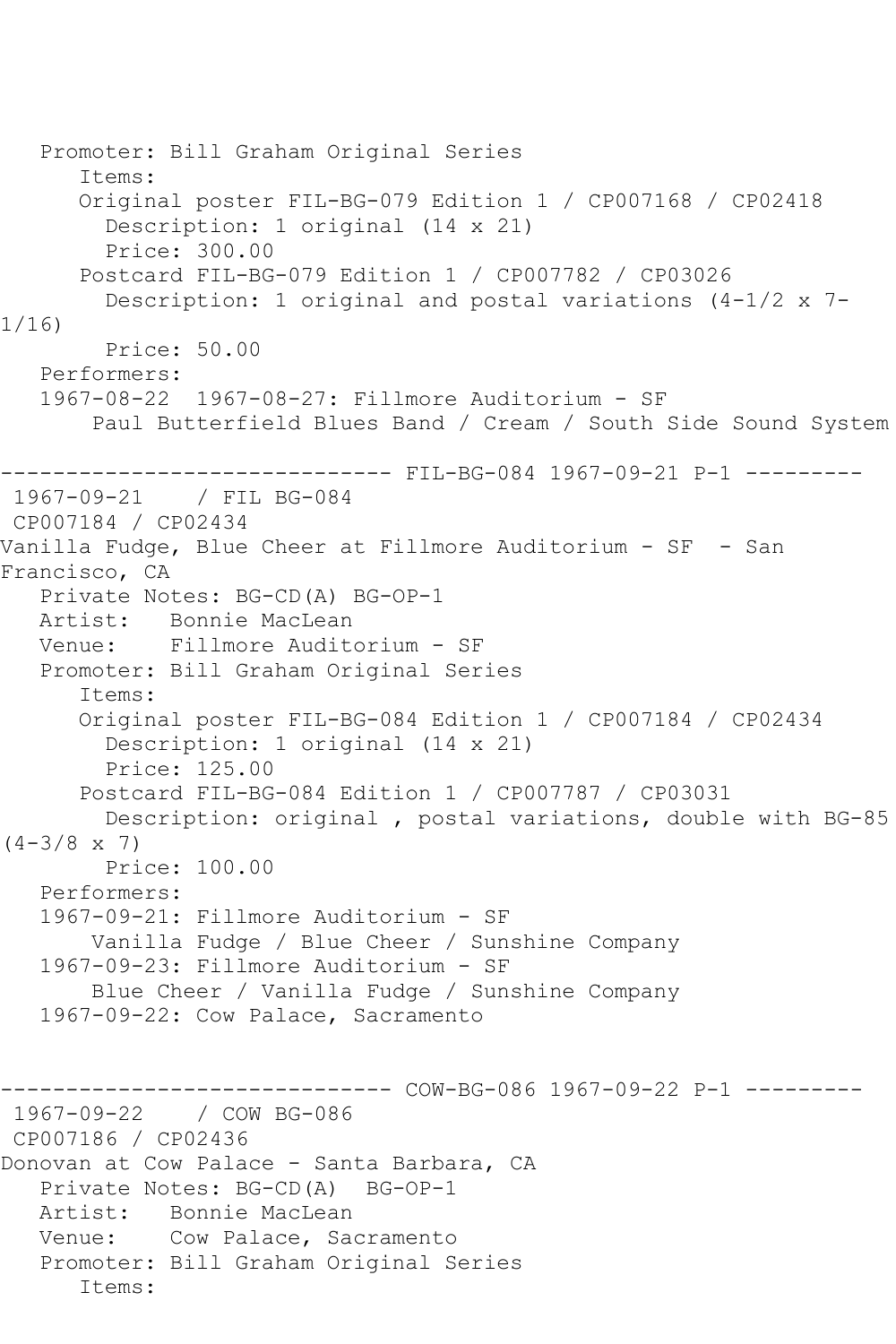```
 Original poster COW-BG-086 Edition 1 / CP007186 / CP02436
         Description: 1 original , 1 reprint (14 x 21-1/4)
         Price: 175.00
       Original poster COW-BG-086 Edition 2 / 
         Description: See Eric King's guide for complete details.
         Price: 100.00
       Original poster COW-BG-086 Edition 3 / 
         Description: See Eric King's guide for complete details.
         Price: 100.00
       Postcard COW-BG-086 Edition 1 / CP007789 / CP03033
         Description: 1 original (4-11/16 x 6-7/8)
         Price: 20.00
        COW-BG-086 / CP002423 / 2408
    Performers:
    1967-09-22: Cow Palace, Sacramento
        Donovan
------------------------------ FIL-BG-087 1967-10-05 P-1 ---------
1967-10-05 / FIL BG-087
CP007187 / CP02437
Quicksilver Messenger Service, Grass Roots at Fillmore Auditorium -
SF - San Francisco, CA
    Private Notes: BG-CD(A) BG-OP-1
   Artist: Bonnie MacLean
   Venue: Fillmore Auditorium - SF
    Promoter: Bill Graham Original Series
       Items:
       Original poster FIL-BG-087 Edition 1 / CP007187 / CP02437
         Description: 1 original , 1 reprint (14 x 21)
         Price: 150.00
       Original poster FIL-BG-087 Edition 2 / 
         Description: High gloss stock finish. See Eric King's guide 
for complete details. (14 x 21)
         Price: 40.00
       Postcard FIL-BG-087 Edition 1 / CP007779 / CP03023
         Description: 1 original with postal variations (4-1/2 x 6-
15/16)
         Price: 200.00
    Performers:
    1967-10-05 1967-10-07: Fillmore Auditorium - SF
        Quicksilver Messenger Service / Grass Roots / Mad River
------------------------------ FIL-BG-088 1967-10-11 P-1 ---------<br>1967-10-11   / FIL BG-088
               1967-10-11 / FIL BG-088
CP007188 / CP02438
Jefferson Airplane, Charlatans at Fillmore Auditorium - SF - San 
Francisco, CA
```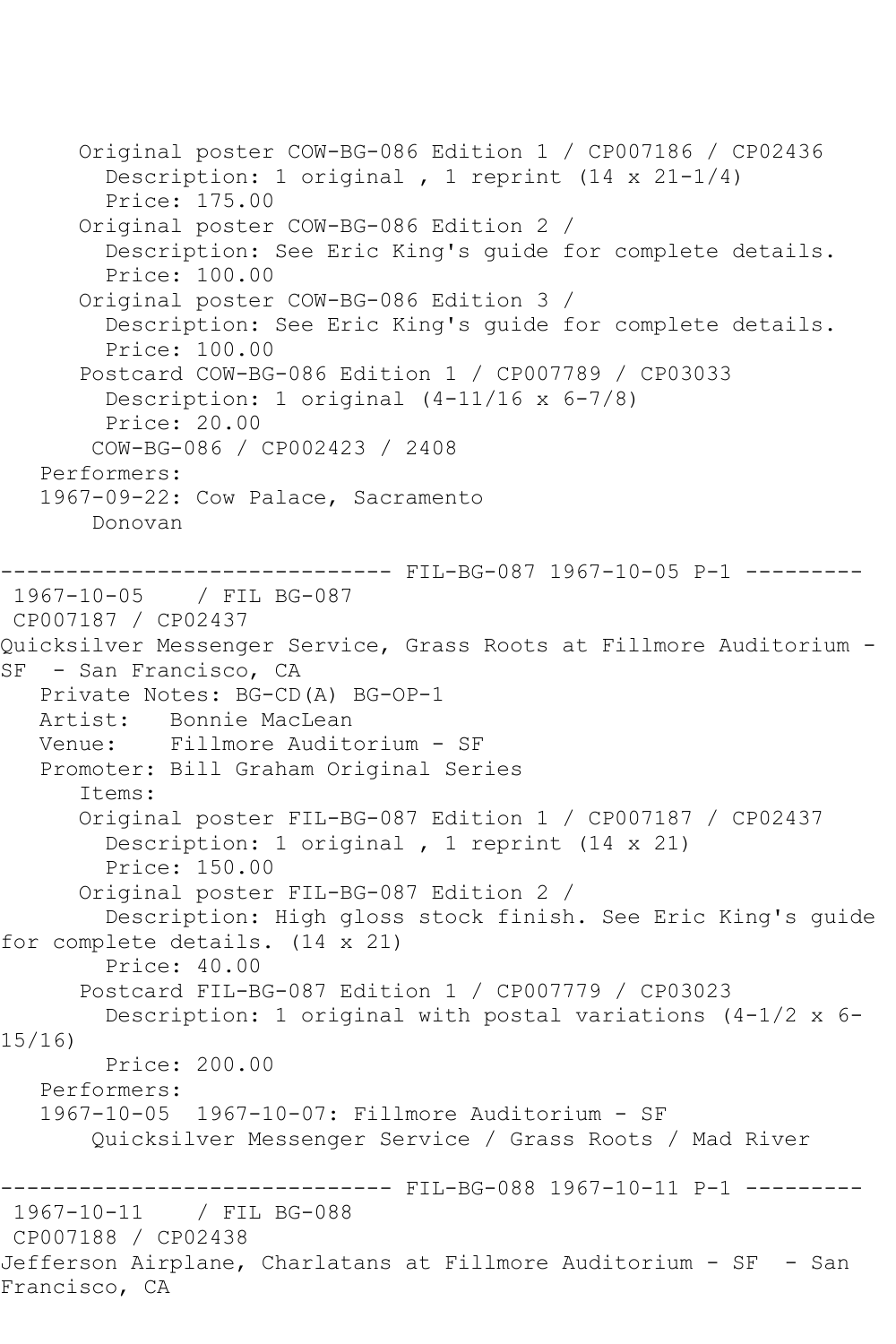```
 Private Notes: BG-CD(A) BG-OP-1
       Event: Benefit for the Haight Ashbury Medical Clinic
   Artist: Bonnie MacLean
   Venue: Fillmore Auditorium - SF
   Promoter: Bill Graham Original Series
       Items:
      Original poster FIL-BG-088 Edition 1 / CP007188 / CP02438
         Description: 1 original (14 x 21)
         Price: 200.00
       Postcard FIL-BG-088 Edition 1 / CP007791 / CP03035
         Description: 1 original (4-1/2 x 6-6/8)
         Price: 25.00
   Performers:
   1967-10-11 1967-10-12: Fillmore Auditorium - SF
        Jefferson Airplane / Charlatans / Blue Cheer
   1967-10-13 67-10-14: Winterland
        Jefferson Airplane / Charlatans / Blue Cheer
         ------------------------------ FIL-BG-089 1967-10-19 P-1 ---------
1967-10-19 / FIL BG-089
CP007189 / CP02439
Eric Burdon and the Animals, Mother Earth at Fillmore Auditorium -
SF - San Francisco, CA
   Private Notes: BG-CD(C) BG-OP-1
  Artist: Bonnie MacLean<br>Venue: Fillmore Audit
            Fillmore Auditorium - SF
   Promoter: Bill Graham Original Series
       Items:
       Original poster FIL-BG-089 Edition 1 / CP007189 / CP02439
         Description: 1 original (14 x 21)
         Price: 200.00
       Postcard FIL-BG-089 Edition 1 / CP007792 / CP03036
        Description: 1 original with postal variations (4-1/2 \times 7) Price: 600.00
       Ticket FIL-BG-089 Edition 1 / CP001595 / 1617
   Performers:
   1967-10-19 1967-10-21: Fillmore Auditorium - SF
        Eric Burdon and the Animals / Mother Earth / Hour Glass
------------------------------ FIL-BG-090 1967-10-26 P-1 ---------
1967-10-26 / FIL BG-090
CP007190 / CP02440
Pink Floyd, Lee Michaels at Fillmore Auditorium - SF - San 
Francisco, CA
   Private Notes: BG-CD(B) BG-OP-1
   Artist: Bonnie MacLean
   Venue: Fillmore Auditorium - SF
```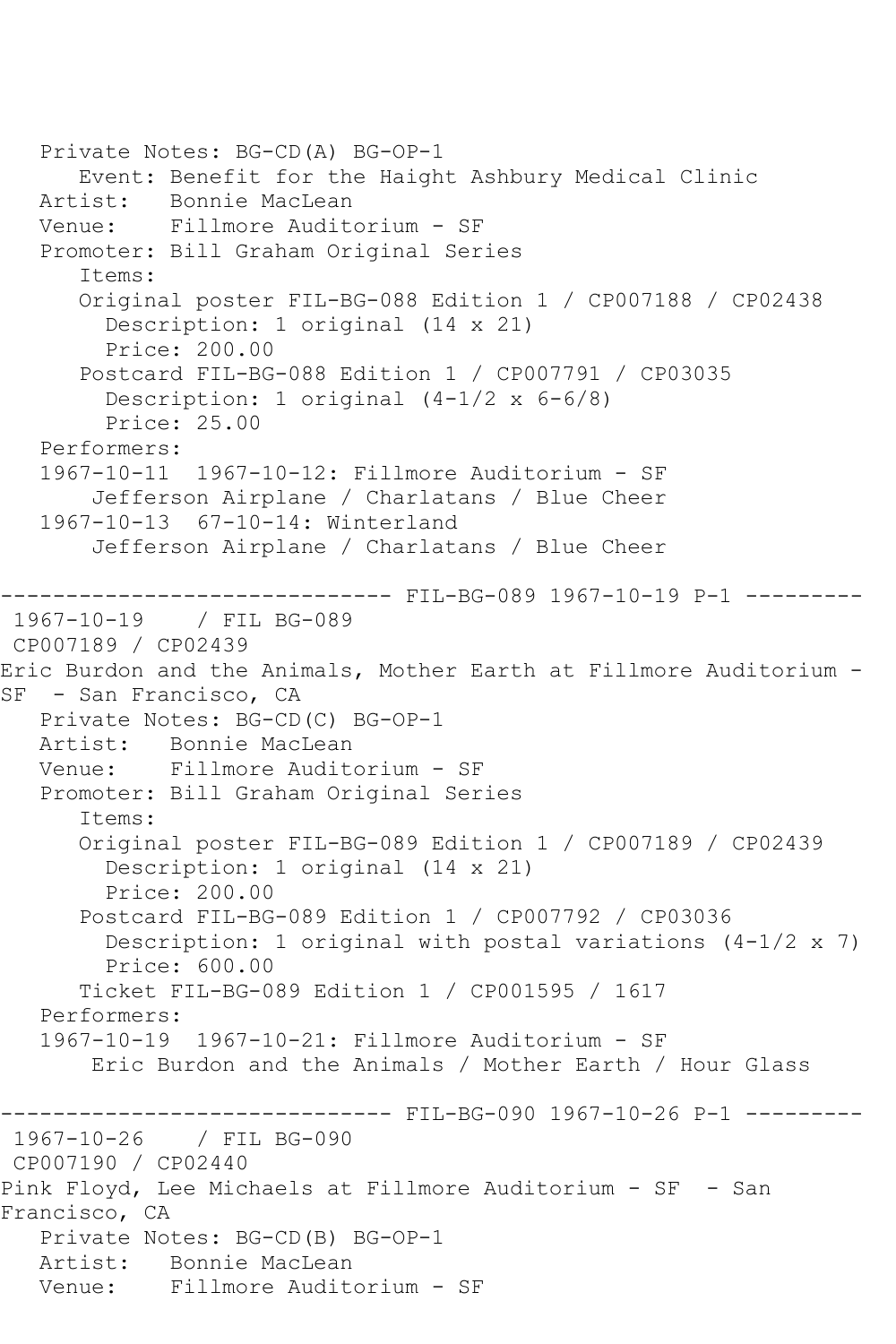```
 Promoter: Bill Graham Original Series
       Items:
      Original poster FIL-BG-090 Edition 1 / CP007190 / CP02440
         Description: 1 original (14 x 21)
         Price: 400.00
      Postcard FIL-BG-090 Edition 1 / CP007793 / CP03037
         Description: 1 original with postal variations (4-1/2 x 6-
7/8)
         Price: 65.00
   Performers:
   1967-10-26 1967-10-28: Fillmore Auditorium - SF
        Pink Floyd / Lee Michaels
------------------------------ FIL-BG-091 1967-11-02 P-1 ---------
1967-11-02 / FIL BG-091
CP007191 / CP02441
Big Brother and the Holding Company, Pink Floyd at Fillmore 
Auditorium - SF - San Francisco, CA
   Private Notes: BG-CD(A) BG-OP-1
   Artist: Bonnie MacLean
   Venue: Fillmore Auditorium - SF
   Promoter: Bill Graham Original Series
      Items:
      Original poster FIL-BG-091 Edition 1 / CP007191 / CP02441
         Description: 1 original (14 x 21)
         Price: 450.00
      Postcard FIL-BG-091 Edition 1 / CP007794 / CP03038
        Description: 1 original with postal variations (4-1/2 x 6-
15/16)
        Price: 40.00
   Performers:
   1967-11-02 1967-11-04: Fillmore Auditorium - SF
       Big Brother and the Holding Company / Pink Floyd / Richie 
Havens
   1967-11-03 67-11-04: Winterland
       Big Brother and the Holding Company / Pink Floyd / Richie 
Havens
------------------------------ FIL-BG-095 1967-11-30 P-1 ---------
1967-11-30 / FIL BG-095
CP007195 / CP02445
Nitty Gritty Dirt Band, Blue Cheer at Fillmore Auditorium - SF -
San Francisco, CA
   Private Notes: BG-CD(A) BG-OP-1
   Artist: Bonnie MacLean
   Venue: Fillmore Auditorium - SF
   Promoter: Bill Graham Original Series
```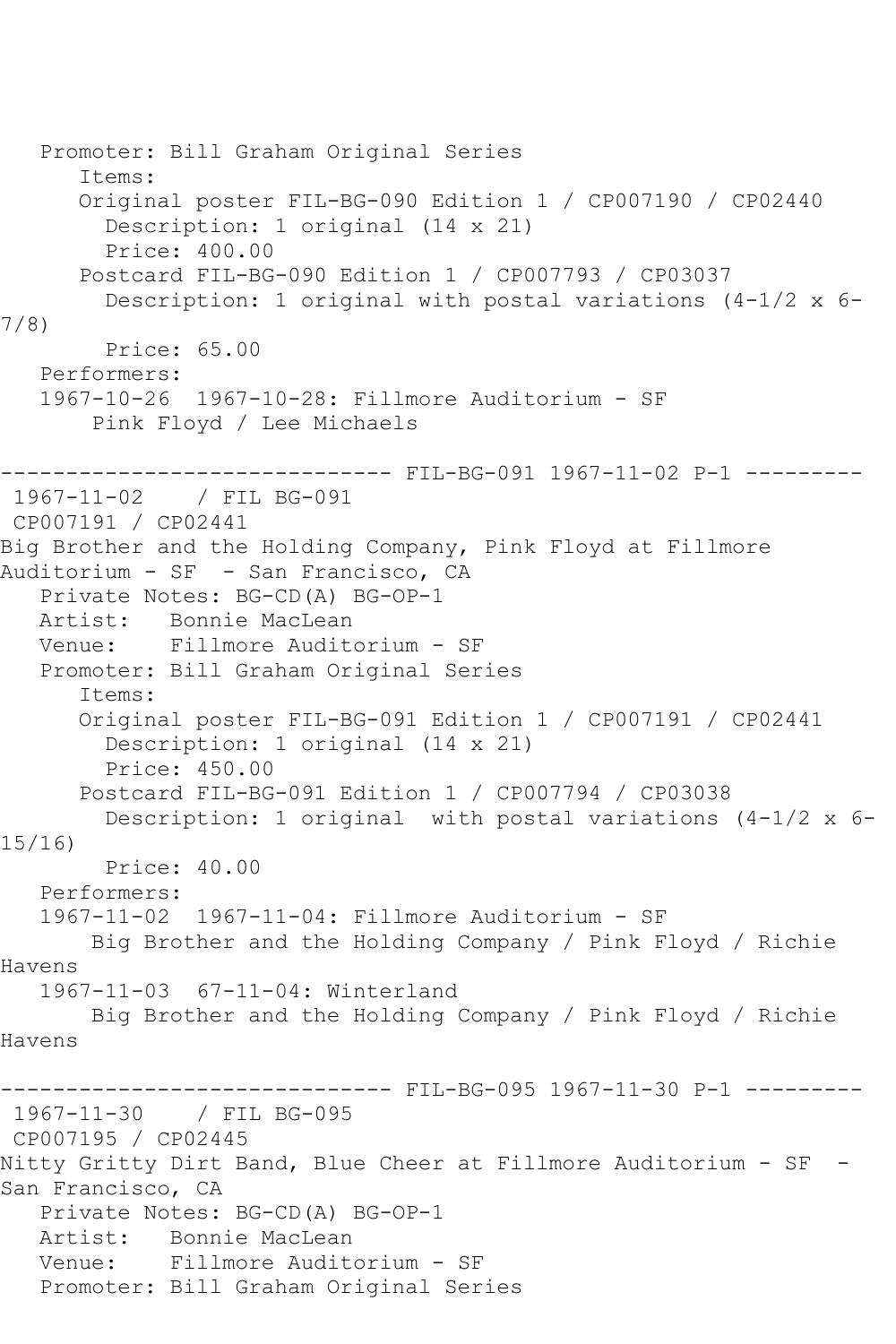```
 Items:
       Original poster FIL-BG-095 Edition 1 / CP007195 / CP02445
         Description: 1 original (14 x 21)
         Price: 75.00
       Postcard FIL-BG-095 Edition 1 / CP007798 / CP03042
         Description: 1 original with postal variations (4-9/16 x 7)
         Price: 30.00
   Performers:
    1967-11-30 1967-12-02: Fillmore Auditorium - SF
        Nitty Gritty Dirt Band / Blue Cheer
          ------------------------------ FIL-BG-096 1967-12-07 P-1 ---------
1967-12-07 / FIL BG-096
CP007196 / CP02446
Byrds, Electric Flag at Fillmore Auditorium - SF - San Francisco, 
CA
   Private Notes: BG-CD(A) BG-OP-1
  Artist: Bonnie MacLean<br>Venue: Fillmore Audit
            Venue: Fillmore Auditorium - SF
   Promoter: Bill Graham Original Series
       Items:
       Original poster FIL-BG-096 Edition 1 / CP007196 / CP02446
         Description: 1 original (14 x 21)
         Price: 150.00
       Postcard FIL-BG-096 Edition 1 / CP007799 / CP03043
         Description: 1 original (4-9/16 x 7)
         Price: 40.00
    Performers:
    1967-12-07: Fillmore Auditorium - SF
        Byrds / Electric Flag / B.B. King
    1967-12-08 67-12-09: Winterland
        Byrds / Electric Flag / B.B. King
------------------------------ WIN-BG-099 1967-12-26 P-1 ---------
1967-12-26 / WIN BG-099
CP007212 / CP02462
Doors, Chuck Berry at Winterland - San Francisco, CA
    Private Notes: BG-CD(A) BG-OP-1
   Event: 6 Days of Sound<br>Artist: Bonnie MacLean
  Artist: Bonnie MacLean<br>Venue: Winterland
           Winterland
   Promoter: Bill Graham Original Series
       Items:
       Original poster WIN-BG-099 Edition 1 / CP007212 / CP02462
         Description: 1 original , 1 reprint (14 x 21)
         Price: 500.00
       Original poster WIN-BG-099 Edition 2 /
```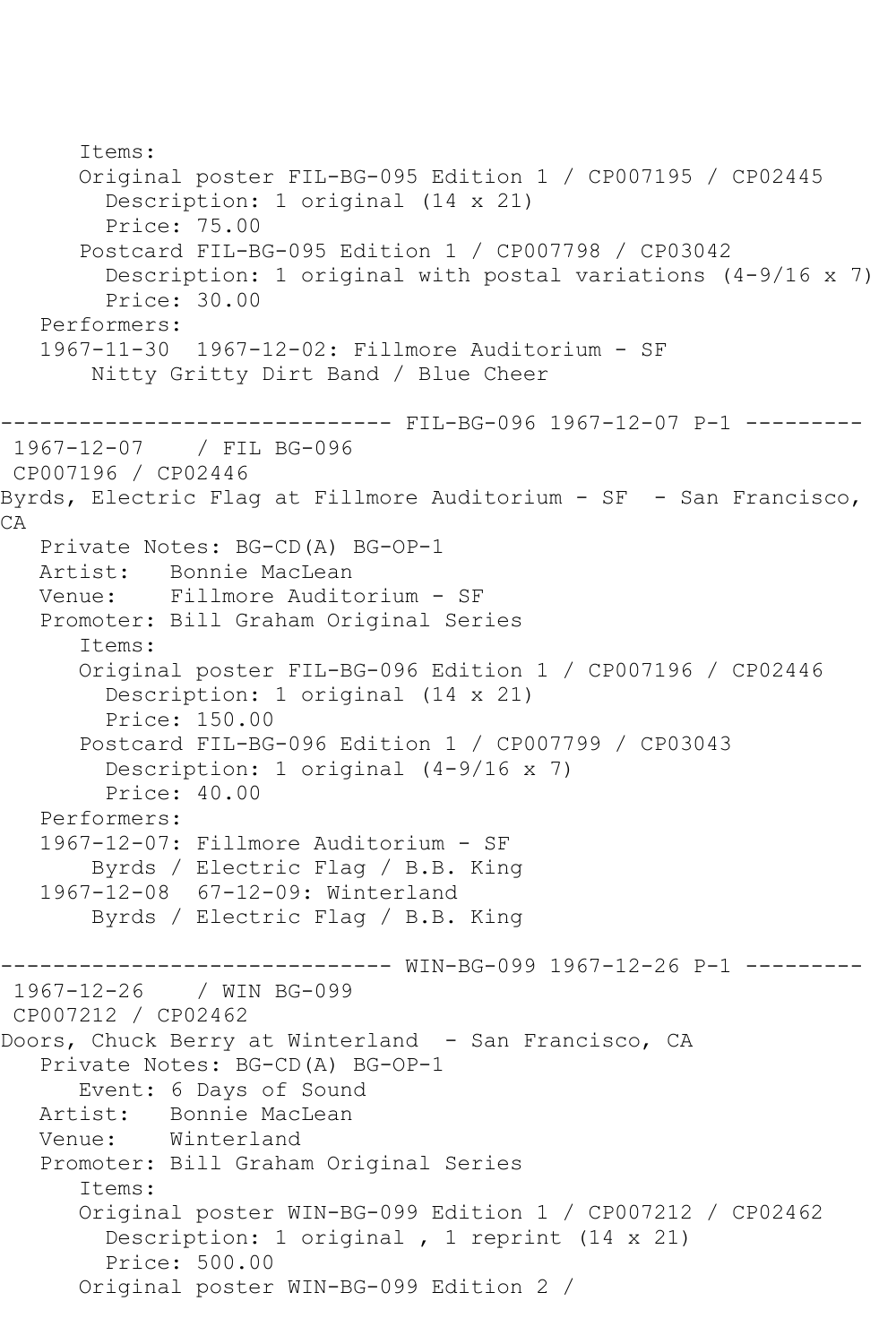Description: 1993 promo. Has easel back. Price: 15.00 Postcard WIN-BG-099 Edition 1 / CP007803 / CP03047 Description: original, postal variations, double with BG-100. See Eric King's guide for complete details. (4-5/8 x 7-1/16) Price: 40.00 Performers: 1967-12-26 1967-12-31: Winterland Doors / Chuck Berry / Salvation 1967-12-29 1967-12-30: Chuck Berry / Big Brother and the Holding Company / Quicksilver Messenger Service 1967-12-31: Big Brother and the Holding Company / Quicksilver Messenger Service / Jefferson Airplane / Freedom Highway ------------------------------ WIN-BG-100 1967-12-31 P-1 --------- 1967-12-31 / WIN BG-100 CP007200 / CP02450 Jefferson Airplane, Big Brother and the Holding Company at Winterland - San Francisco, CA Private Notes: BG-CD(A)100-A BG-OP-1 Event: New Year's Eve Artist: Bonnie MacLean Venue: Winterland Promoter: Bill Graham Original Series Items: Original poster WIN-BG-100 Edition 1 / CP007200 / CP02450 Description: 1 original (14 x 21) Price: 300.00 Postcard WIN-BG-100 Edition 1 / CP007804 / CP03048 Description: 1 original , postal variations, double with BG-99 (4-5/8 x 7) Price: 25.00 Performers: 1967-12-31: Winterland Jefferson Airplane / Big Brother and the Holding Company / Quicksilver Messenger Service / Freedom Highway ------------------------------ FIL-BG-102 1968-01-11 P-1 ----------<br>1968-01-11 / FIL BG-102 / FIL BG-102 CP007203 / CP02453 Chambers Brothers, Sunshine Company Private Notes: BG-CD(A) BG-OP-1 Artist: Bonnie MacLean<br>Venue: Fillmore Audit Fillmore Auditorium - SF Promoter: Bill Graham Original Series Items: Original poster FIL-BG-102 Edition 1 / CP007203 / CP02453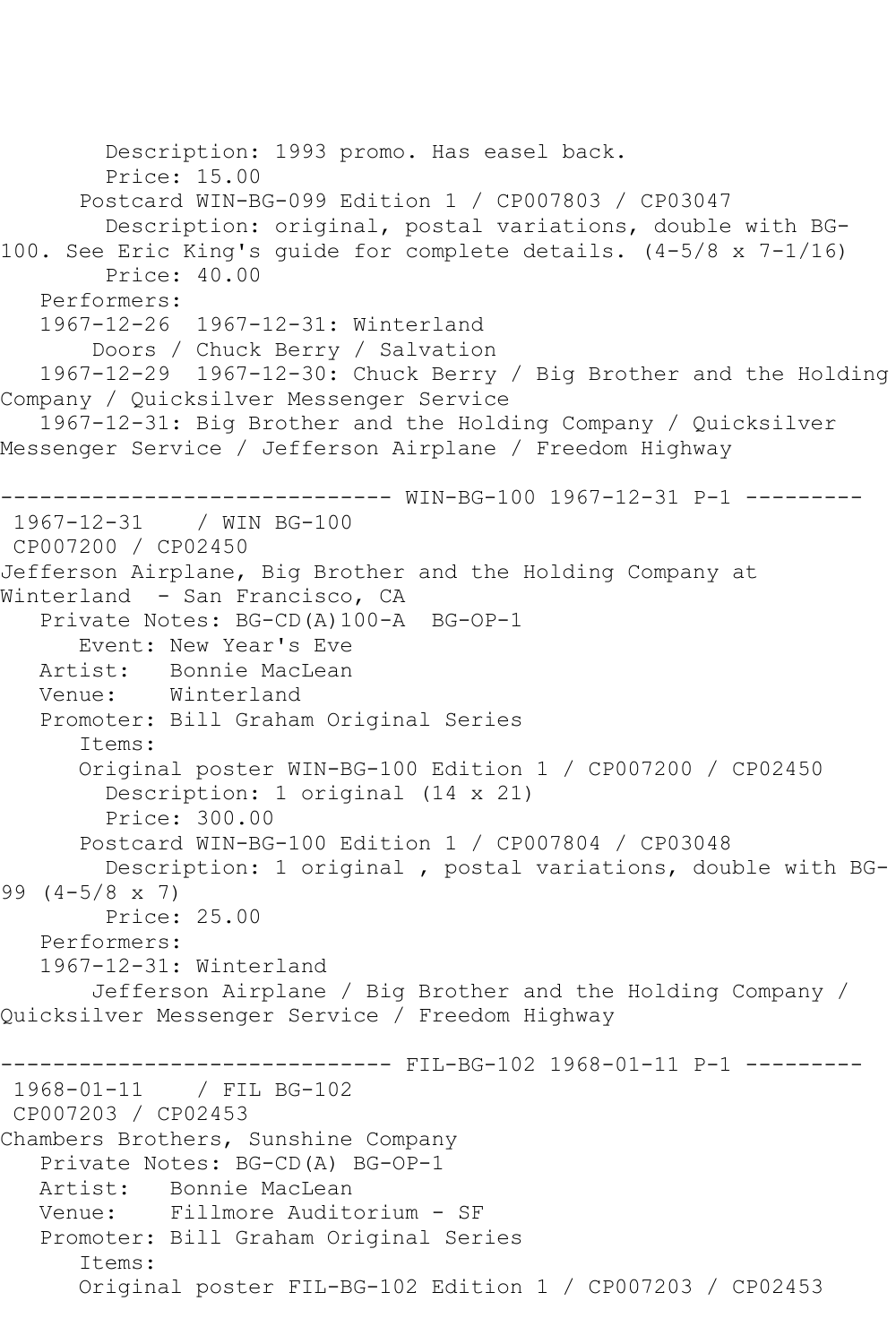Description: 1 original, 1 reprint (14 x 21) Price: 100.00 Postcard FIL-BG-102 Edition 1 / CP007807 / CP03051 Description: 1 original , double with BG-101 (4-5/8 x 7) Price: 25.00 Performers: 1968-01-11 1968-01-13: Fillmore Auditorium - SF Chambers Brothers / Sunshine Company / Siegel Schwall Blues Band ------------------------------ FIL 1968-06-17 P-1 --------- 1968-06-17 / FIL CP019350 / XF019 Who, Loading Zone at Fillmore Auditorium - SF - San Francisco, CA Notes: This item appears in the Art of Rock book, plate no. cbg068 Artist: Bonnie MacLean Venue: Fillmore Auditorium - SF Items: Original poster FIL Edition 1 / CP019350 / XF019 AORPlate: cbg068 Performers: 1968-06-17: Fillmore Auditorium - SF Who / Loading Zone ------------------------------ OALA-BG-100-A 1969-12-31 P-1 -------- - 1969-12-31 / OALA BG-100-A CP007201 / CP02451 Lee Michaels, Taj Mahal at Olympic Auditorium - Los Angeles, CA Notes: This item appears in the Art of Rock book, plate no. 2.101 Private Notes: AOR-2.101 \* Event: New Year's Eve<br>Artist: Bonnie MacLean Bonnie MacLean Venue: Olympic Auditorium Promoter: Wolfgang Grajonica Items: Original poster OALA-BG-100-A Edition 1 / CP007201 / CP02451 Description: 1 original AORPlate: 2.101 Price: 475.00 Postcard OALA-BG-100-A Edition 1 / CP007805 / CP03049 Description: 1 original AORPlate: 2.101 Price: 200.00 OALA-BG-100-A / CP000561 / 0566 AORPlate: 2.101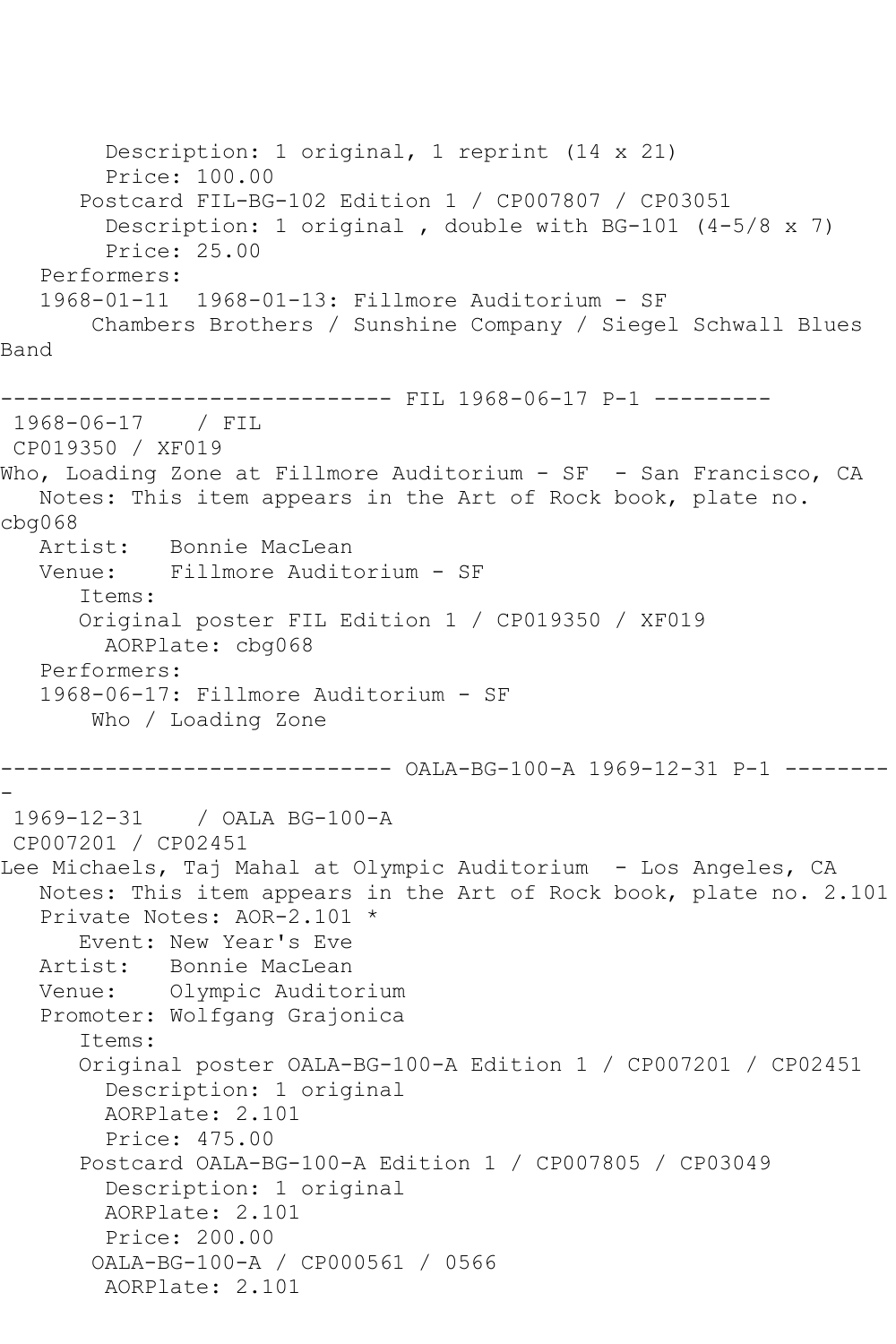```
 OALA-BG-100-A / CP002439 / 2423
         AORPlate: 2.101 
        OALA-BG-100-A / CP009877 / CS04972
         AORPlate: 2.101 
    Performers:
    1969-12-31: Olympic Auditorium
        Lee Michaels / Taj Mahal / Youngbloods / Love / Southwind / 
Wolfgang
        ------------------------------ BCT-BG-215 1970-01-24 P-1 ---------
1970-01-24 / BCT BG-215
CP007316 / CP02566
Laura Nyro, Band at Berkeley Community Center - Berkeley, CA
    Private Notes: BG-CD(A) BG-OP-1
   Artist: Bonnie MacLean
   Venue: Berkeley Community Theater
    Promoter: Bill Graham Original Series
       Items:
       Original poster BCT-BG-215 Edition 1 / CP007316 / CP02566
         Description: 1 original (14 x 22)
         Price: 500.00
       Postcard BCT-BG-215 Edition 1 / CP007903 / CP03147
        Description: 1 original (4-5/8 \times 7-1/4) Price: 175.00
        BCT-BG-215 / CP002565 / 2538
    Performers:
    1970-01-24: Berkeley Community Theater
        Laura Nyro
    1970-01-31: Band
         ------------------------------ BCT-BG-215-A 1970-04-02 P-1 ---------
1970-04-02 / BCT BG-215-A
CP007317 / CP02567
Moody Blues, Tom Rush at Berkeley Community Theater - Berkeley, CA
    Private Notes: BG-CD(A) BG-OP-1
   Artist: Pat Hanks
   Venue: Berkeley Community Theater
    Promoter: Bill Graham Presents
       Items:
       Original poster BCT-BG-215-A Edition 1 / CP007317 / CP02567
         Description: 1 original (14-1/2 x 22-1/2)
         Price: 700.00
       Postcard BCT-BG-215-A Edition 1 / CP007904 / CP03148
         Description: 1 original and 1 variant (4-6/8 x 7-1/4)
         Price: 810.00
    Performers:
    1970-04-02: Berkeley Community Theater
```